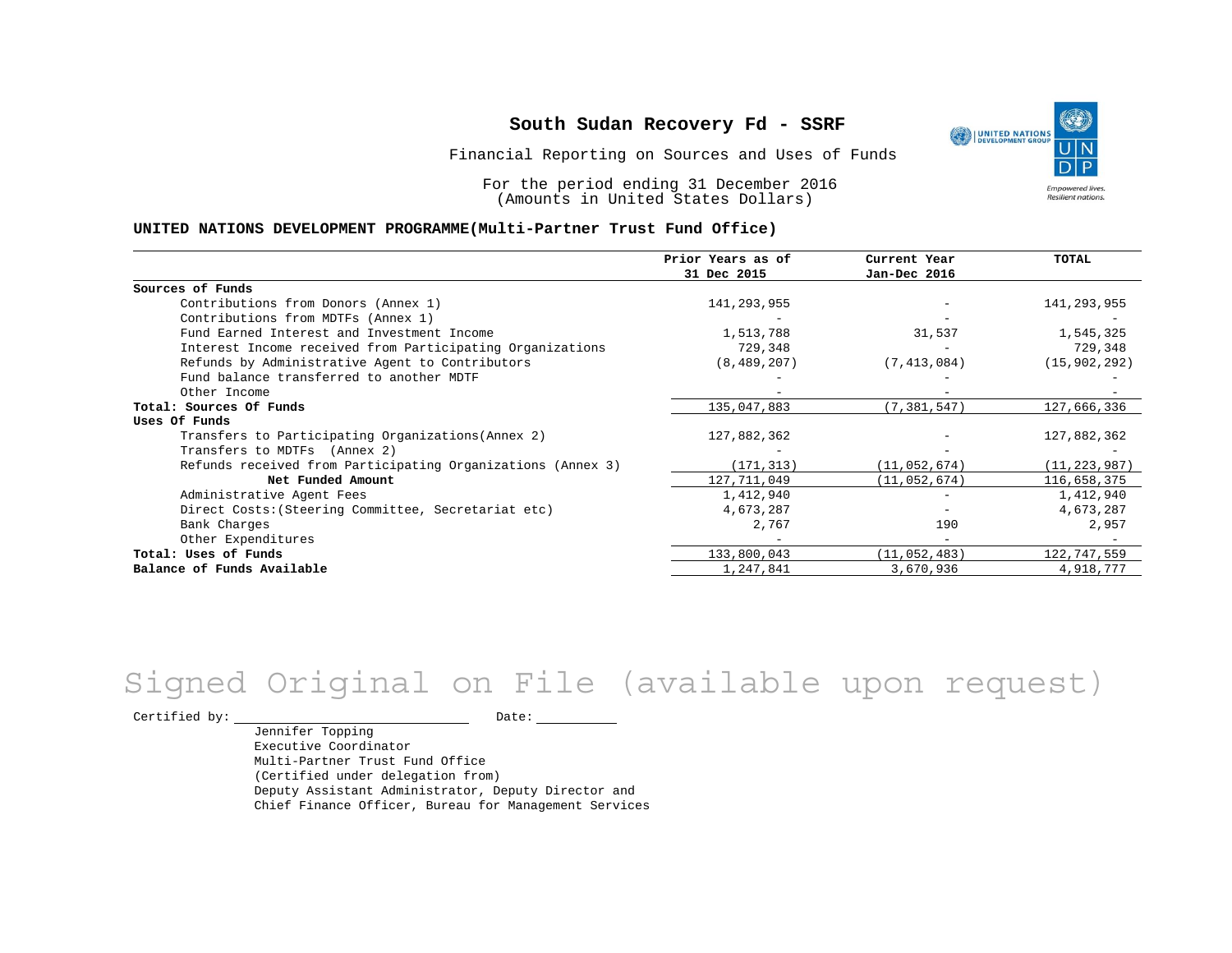

Financial Reporting on Sources and Uses of Funds

For the period ending 31 December 2016 (Amounts in United States Dollars)

#### **UNITED NATIONS DEVELOPMENT PROGRAMME(Multi-Partner Trust Fund Office)**

**Annex - 1: Contributions**

|                                | Prior Years as of | Current Year             | TOTAL         |
|--------------------------------|-------------------|--------------------------|---------------|
|                                | 31 Dec 2015       | Jan-Dec 2016             |               |
| From Contributors              |                   |                          |               |
| DEPARTMENT FOR INT'L DEVELOPME | 82,138,182        | $\qquad \qquad -$        | 82,138,182    |
| GOVERNMENT OF DENMARK          | 5,471,757         | $\overline{\phantom{a}}$ | 5,471,757     |
| GOVERNMENT OF NETHERLANDS      | 42,049,585        | $\overline{\phantom{m}}$ | 42,049,585    |
| GOVERNMENT OF NORWAY           | 5,544,631         | $\overline{\phantom{0}}$ | 5,544,631     |
| SWEDISH INT'L DEVELOPMENT COOP | 6,089,800         |                          | 6,089,800     |
| Total: Contributions           | 141,293,955       | $-$                      | 141, 293, 955 |

## Signed Original on File (available upon request)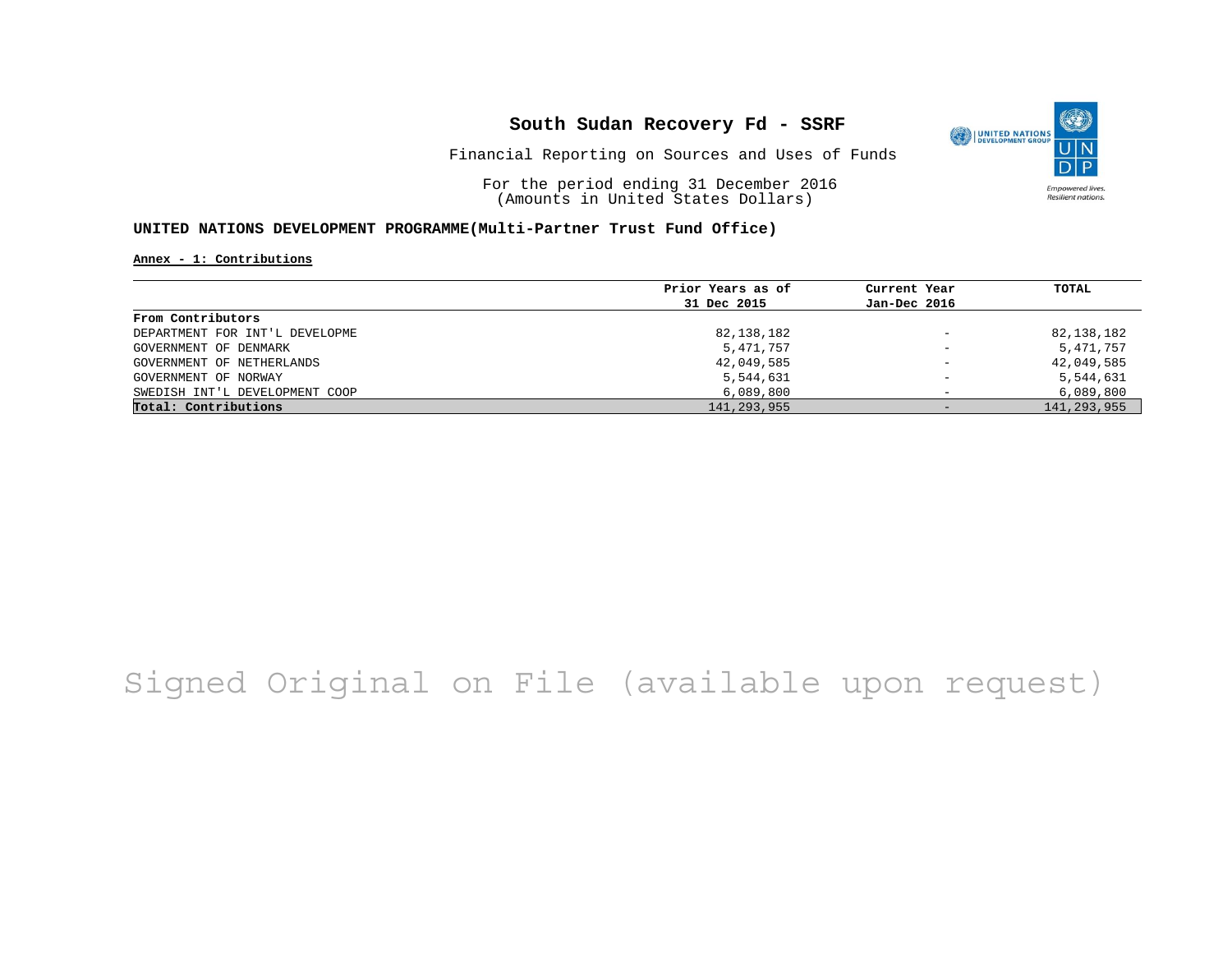

Financial Reporting on Sources and Uses of Funds

For the period ending 31 December 2016 (Amounts in United States Dollars)

#### **UNITED NATIONS DEVELOPMENT PROGRAMME(Multi-Partner Trust Fund Office)**

**Annex - 2: Transfers**

|                                | Prior Years as of | Current Year             | TOTAL       |
|--------------------------------|-------------------|--------------------------|-------------|
|                                | 31 Dec 2015       | Jan-Dec 2016             |             |
| To Participating Organizations |                   |                          |             |
| UNDP/NGO                       | 23,512,779        | $\overline{\phantom{0}}$ | 23,512,779  |
| <b>UNDP</b>                    | 22,290,670        | $\overline{\phantom{0}}$ | 22,290,670  |
| UNOPS                          | 59,858,913        | $\overline{\phantom{a}}$ | 59,858,913  |
| WFP                            | 22,220,000        | $\overline{\phantom{m}}$ | 22,220,000  |
|                                |                   |                          |             |
| Total Transfers                | 127,882,362       | $-$                      | 127,882,362 |

## Signed Original on File (available upon request)